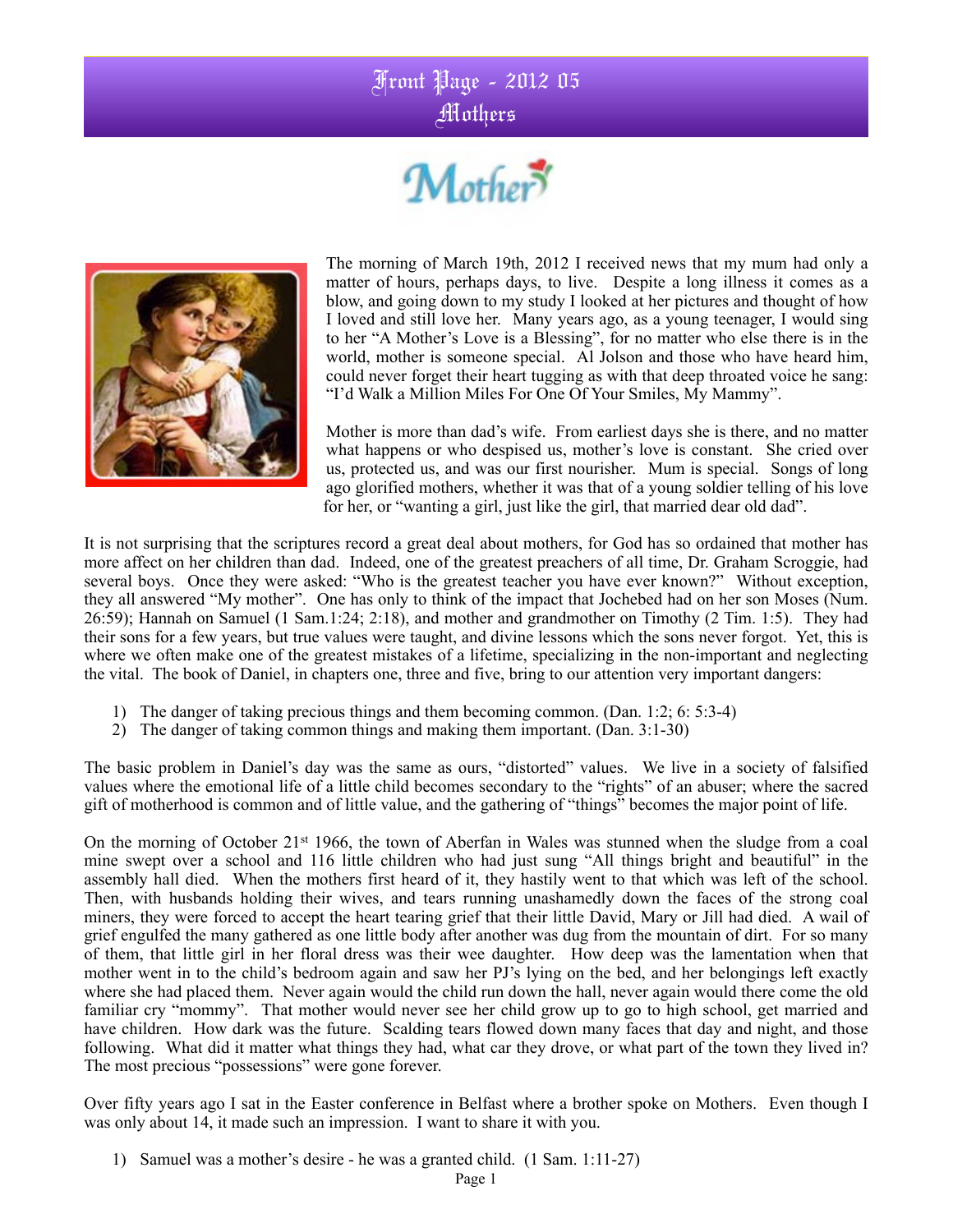## Front Page - 2012 05 Mothers

- 2) Moses was a mother's determination he was a goodly child. (Ex. 2:2-4)
- 3) Timothy was a mothers delight he was a godly child. (2 Tim. 1:5)
- 4) Hannah prayed for her child before he was ever conceived and dedicated him to the Lord. (1 Sam. 1:27)
- 5) Jockabed nursed her son she gave of herself to him. (Ex. 2:9)
- 6) Samson's parents asked the Lord for wisdom on how to bring up the child. (Jud. 13:8)

No matter how many children parents have, each is different and wisdom is needed for the rearing of each little one. Some years ago my daughter sat in our living room admiring her little baby. Calling her by name I said: "That little child will never die!" She looked at me and than I said: "In time the body may die, but the soul will live forever". That is a solemn truth for that little one will live forever in eternal light or eternal night, and mother had a major responsibility concerning its future.

In seeking their understanding from God and not man, Samson's parents knew how vital personal fellowship with the Lord was.

Lifting these to a higher level, Jockabed could only nourish the child by what she had been nourished herself. Spiritually, that which mother gives to her child is that which she has experienced herself. The mothers who never read the Bible will never be able to instruct their children in the ways of God.

The Mothers of Salem's children were brought to Christ. How wonderful to be able to show your child the way of salvation. How important it is for mothers to give a solid groundwork for the child's full understanding of the gospel. Many parents will be in heaven and children and grandchildren in hell because of the parent's failure to teach and live out spiritual principles. Edward, the father of Queen Victoria, was a believer, as was his daughter Victoria. From all the evidences, the present Queen's father was also a believer. How quickly things can change. The homes of our parents may have been godly, and even our own homes, but I cannot help but wonder: "What will the spiritual homes of my children and grandchildren be?" What a role mother has in this directing.

The faith and prayers of mothers can have a profound impact on the lives of their children. The scriptures urge us to be serious about training the children the Lord has given to us and to equip ourselves for the struggle by holding unflinchingly to the Word of God. Children are gifts from God, but they're born with sinful hearts. Like the mother of John 6, may the Lord help each mother to give their child something that God can use. It begins with prayer which follows the example of Samson's mother and father who asked God for help to know how to "order the child" (Jud. 13:12). This was before the child was ever born! The word "order" means to "have a right disposition toward the child" so that "the child will produce a favorable verdict" by God. This is not an absolute, for when the scriptures say: "Train up a child in the way he should go: and when he is old, he will not depart from it" (Prov. 22:6), this does not necessarily refer to spiritual upbringing alone. It indicates to observe the general bent of the child, that which they are inclined toward, ie; occupation or vocation, that which they have been naturally gifted. This is the parents duty to encourage them along that line. If a child is not trained in the way he should go, he will nevertheless be trained by the principles of the secular world, molded by his own selfish and undisciplined desires. This "training" will ingrain in him thought patterns and habits that will turn his desire away from the things of God. High on the list of biblical priorities for our children should be the reverential fear of God in their lives. May we delight in our children enough to train them up for God!

Let us never forget that a mother's work is mainly twofold:

- 1) The physical and emotional welfare for the child, which has to do with time.
- 2) The spiritual welfare of the child which has got to do with eternity.

Tragically, many a mother is anxious for the first but neglectful of the second, yet the second is by far the more vital.

*O give us homes built firm upon the Saviour, Where Christ is head and counselor and guide; Where every child is taught His love and favour, And gives his heart to Christ, the Crucified.*